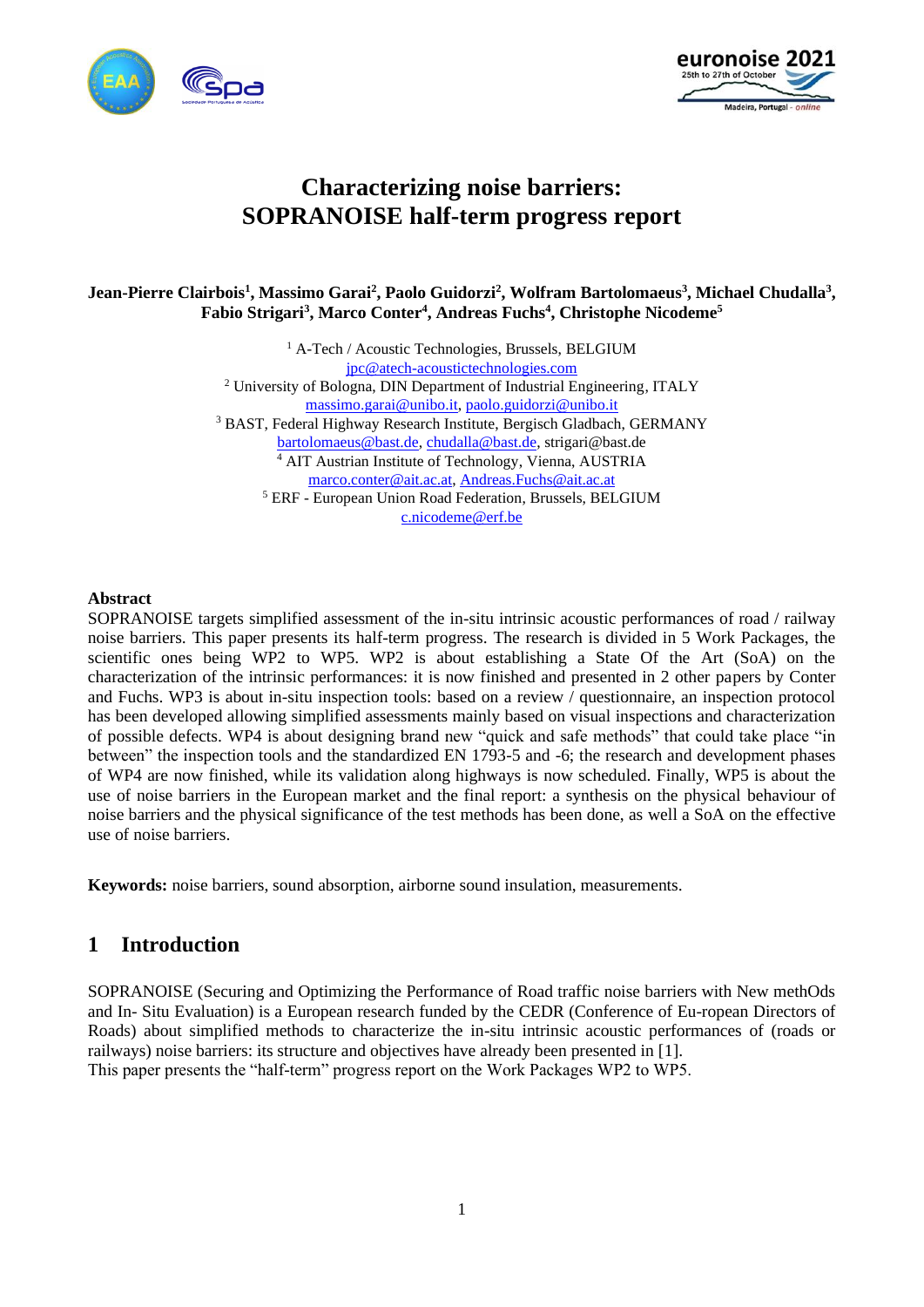

## **2 WP 2: State of Art, database, effect of degradations**

### **2.1 Task 2.1 State-Of-the-Art**

In this task, a systematic research on the State-Of-the-Art regarding physical background, available comparisons, correlations and possible trends between measurement results of methods under diffuse sound field conditions [2] [3] and methods under direct sound field conditions [4] [5] was per-formed. The complete results of Task 2.1 have been reported in deliverable report D2.1 that will be soon available on the SOPRANOISE website [6].

### **2.2 Task 2.2 Database**

This task was about the update and analysis of noise barrier database including new current measurements: the activities were focused on extending the relevant database of European noise barriers already developed within the QUIESST project [7]. This updated database aims to show facts and figures about acoustic performances obtained from measurements performed under diffuse sound field as well as direct sound field conditions, together with a better understanding of the respective significance, similarities and differences of these methods. The main results are summarized in a first general paper [8] and in a second more specific paper about possible empirical correlations between the methods [9].

All the analysis performed and the results of Task 2.2 are reported in deliverable report D2.2, which will be soon available on the SOPRANOISE website [6].

### **2.3 Task 2.3 Effect of degradations**

In this task, the effect of degradations on the global acoustic performance of noise barriers was considered in detail. First, a theoretical description has been presented to understand and model the effect of common simple sound leaks on the sound insulation of noise barriers. This has been done by applying two approaches: on the one hand, the dependence of the degree of transmission on the characteristics of the leak is derived using the model by Mechel [10]. On the other hand, extended sound field simulations are used to calculate the reduction of the sound insulation index due to the presence of a leak with a given transmission coefficient. In practice, a significant statement about the noise barrier's condition can be obtained via the extended sound field simulations by simply assuming a worst-case transmission.

In the second part of this task, a more global model has been applied to investigate the effect of the intrinsic properties of noise barriers on the sound immission level behind and in front of the noise barrier. From the calculations with a simple sound propagation model we can conclude, that the effect of losing transmission loss of noise barriers (e.g. due to aging or caused by small holes and slits) can be regarded as minor problem far away from a noise barrier of moderate height. However, for high noise barriers, changes of the transmission loss can cause a serious problem, also far away from the noise barrier. The higher the noise barrier, the more important is a constant high transmission loss over the lifetime of the noise barrier. The consequences of degradations in the reflection loss of a noise barrier for its overall acoustical performance are also essential. The investigations show that with decreasing reflection loss, the level in front of the noise barrier is increasing. This increase can amount to a maximum value of 3 dB in the limit of infinite distance of the receiver (doubling of the noise source). For multiple traffic lanes this behaviour is comparable. Further scenario calculations show that for the special case of multiple reflections between the dolly of an articulated truck and the noise barrier can also lead to significant effects under certain conditions.

The results of Task 2.3 will be presented soon in [11], while they are also included in the deliver-able report D2.2, again being soon available on the SOPRANOISE website [6].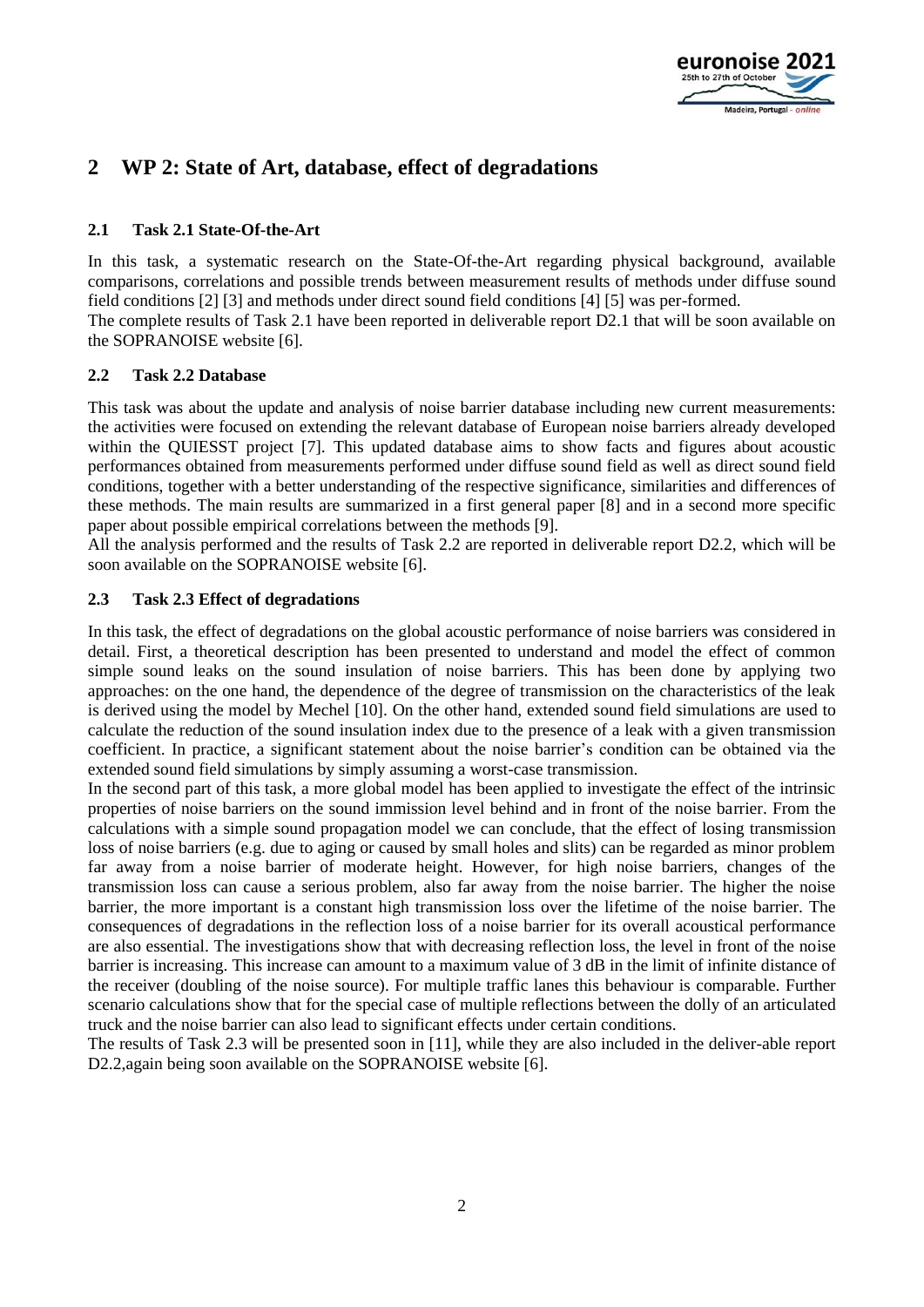

## **3 WP 3: In-situ inspection tools**

This work package had to provide an acoustic in-situ inspection procedure that allows simplified acoustic assessments of possible degradations of airborne sound insulation mainly based on visual inspections and characterization of defects in a noise barrier. This inspection procedure is supposed to be the first step in the progressive 3-step approach pursued in the SOPRANOISE project. It is relevant to note that this inspection tool is not intended to be used for *approvals* of newly built noise barriers, what can only be done by *quantitative* measurements. The intended purpose of the inspection is to *qualitatively assess* installed noise barriers and prioritize their maintenance. Although the calculations within the framework of the acoustic inspection protocol have a clear approximative character, they are based on a theoretical model and are able to yield a relevant first estimation of the acoustic performance of a noise barrier under inspection regarding possible degradations of the airborne sound insulation without undertaking actual measurements. In the presence of a leak, an acoustical critical area behind the noise barrier is formed, in which the influence of the leak is dominant over the diffraction and the sound insulation of the barrier reduces significantly. At more distant immission points beyond this area the effect from the leak is negligible and the reduction of the sound insulation is not critical anymore.



Figure 1: Illustration of the acoustical critical area behind a barrier with a leak *©BASt*

Based on a review of existing inspection methods and on the results of a survey among CEDR member states, a profile of requirements for the in-situ inspection method was defined. The criteria motivated the structure and working principle of the resulting acoustic inspection protocol. The acoustic inspection protocol is set up as Excel file consisting of five different sheets. When performing a noise barrier inspection on site, the inspector can use this Excel document to obtain a first assessment of the acoustic condition of the noise barrier. This can happen interactively during the general inspection routine by using a portable device. The main features are:

- Procedure that can be implemented in a general inspection routine;
- Minimal inputs; frequent use of dropdown lists or check boxes for a fast and easy handling;
- Adjustable global settings;
- Immediate result of the acoustic *qualitative assessment* in a self-explanatory "traffic light" rating and a critical radius.

Figures 2 to 4 show example of sheets corresponding to the inspection of a degraded noise barrier. In those sheets, the following data have to be entered :

- General information about the location of the noise barrier is entered on the 'Location' sheet, mainly as free text.
- All Information on the materials used in the design of the noise barrier are protocolled in the 'Construction' sheet. while the calculation itself is independent from the inputs made in this sheet, records on the noise barrier construction might be helpful for further investigations.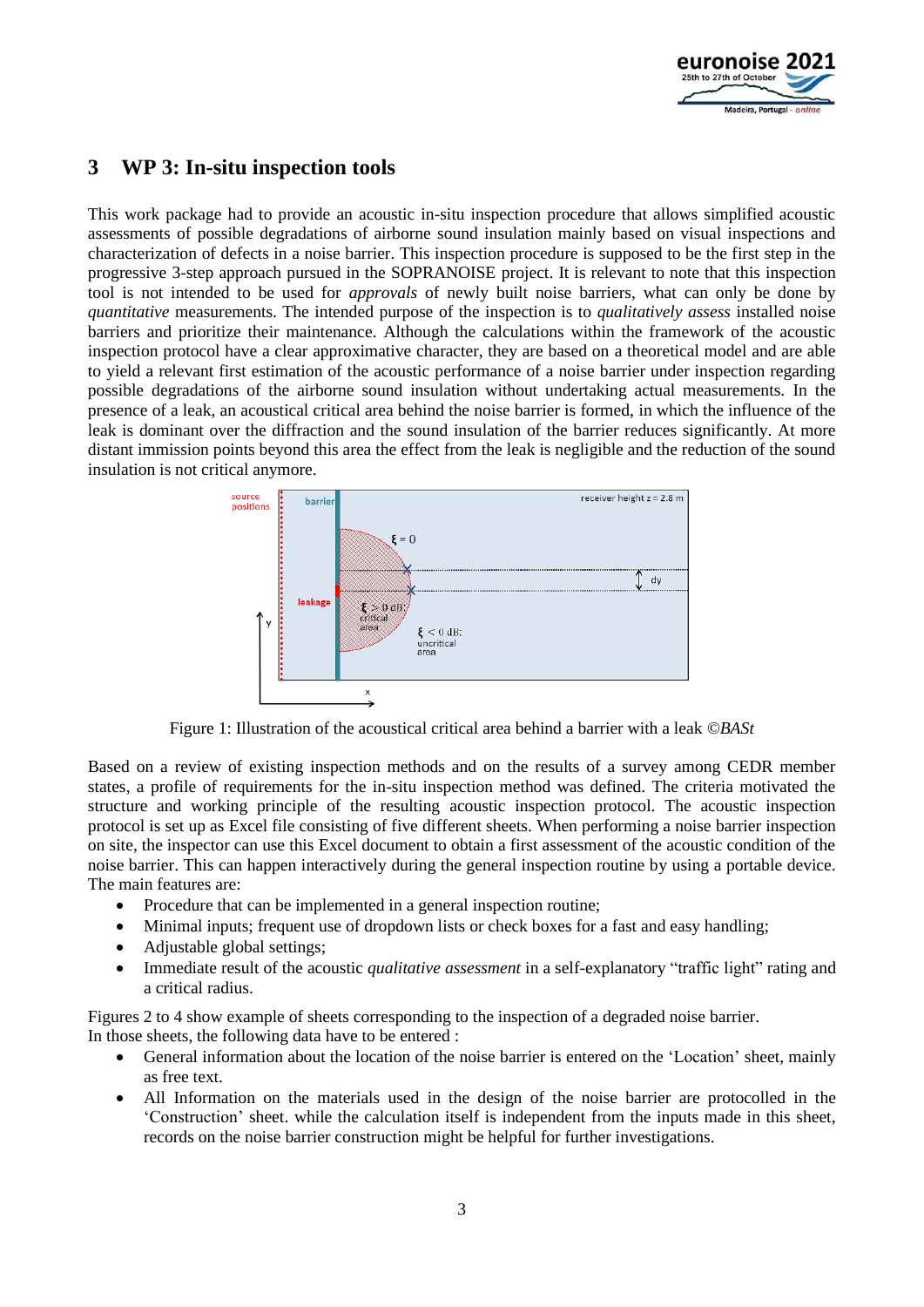

- The main input sheet of the inspection protocol is the 'Defects' one. All information on the detected defects are filled in there. Except for the field number and additional notes, all inputs have to be selected from a dropdown list or via check boxes. This makes the actual inspection process faster and easier to handle on site. The entry fields in the 'Defects' sheet are: field number, noise barrier side, field height, defect location, type/cause of defect, view through, position (vertical and horizontal), size (vertical and horizontal), additional notes.
- The sheet 'Acoustic assessment' (see Figure 4) presents the result of the acoustic inspection and is a pure output sheet, where each considered noise barrier field is listed with the assessed acoustic condition and a critical radius of influence. Two different types of acoustic assessment are included: on the left, the result of the calculation is given for each noise barrier field individually. From this, the severity (in the acoustic sense) of a single leak becomes evident. However, in general more than one leak can occur in the same noise barrier field or in neighbouring noise barrier fields. Thus, for a comprehensive overall acoustic assessment, the superposition of leaks close to each other has to be considered. An approximation for such an overall assessment is given on the right of the 'Acoustic assessment' sheet.
- In a last Excel sheet 'Settings', the inspector has the possibility to change few global parameters. In general, modifications are not necessary here, since the default values serve as a good approximation within the accuracy of the method.



Figure 2: degraded noise barrier, 'Location' (middle) and 'Construction' (right) sheets *©BASt*



Figure 3: 'Defects' sheet with drop-down lists and check boxes *©BASt*

The most important information follows directly from a "traffic light" rating: a *green* rating states that the noise barrier is in an acceptable acoustic condition and no further actions are required regarding its airborne sound insulation; a *red* rating is a clear indication of a defective acoustic condition, which has to be repaired in any case; and all cases in between with a *yellow* rating cannot be decided via inspection only. Here, additional acoustic measurements are necessary to decide for further actions – i.e. in the progressive approach pursued in the SOPRANOISE project, the quick method (as developed in WP 4) has to be applied. When degradations of the sound absorption performance are suspected, sound absorption measurements must also be carried out because the in-situ inspection tool cannot draw quantitative conclusions about it.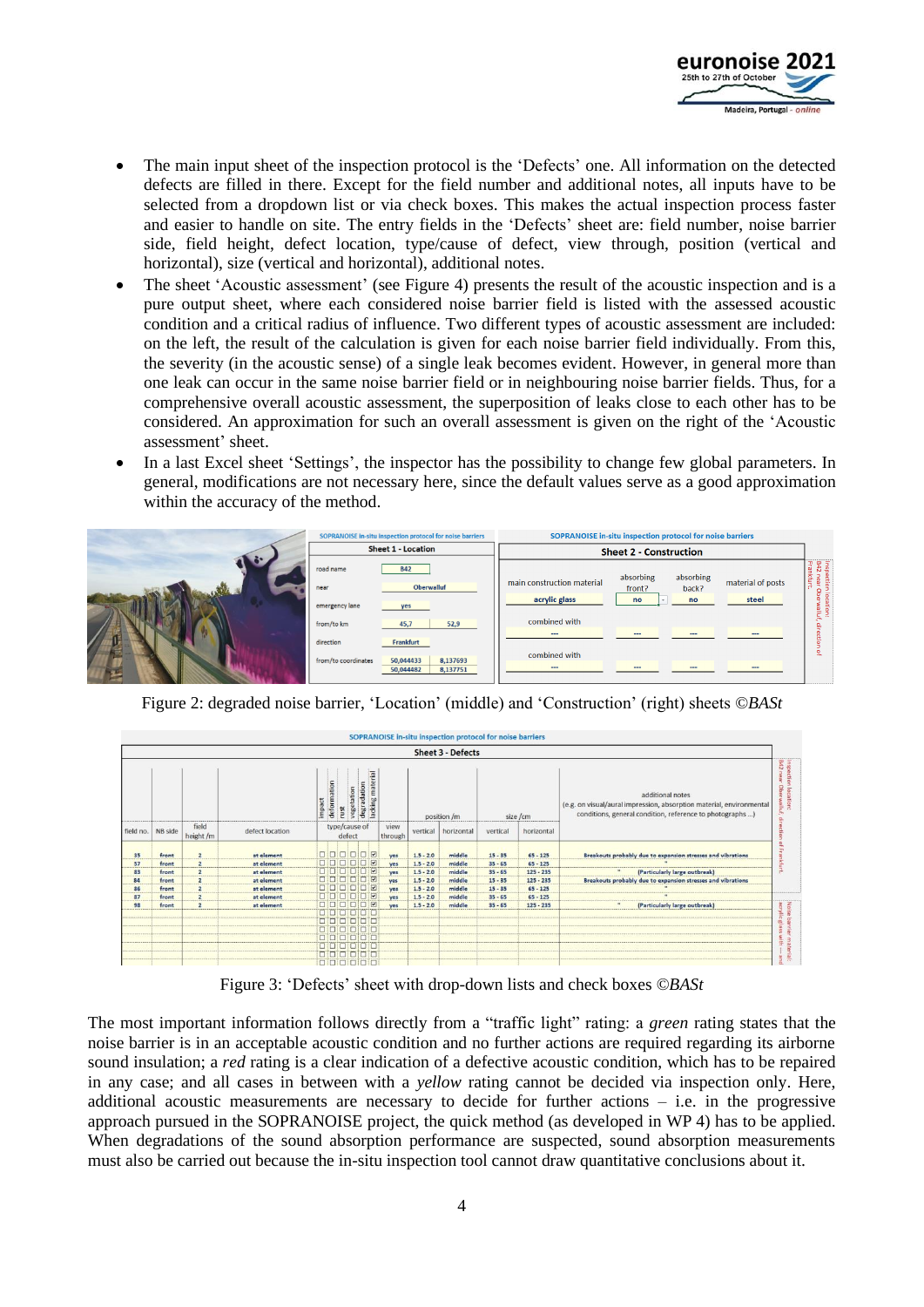



Figure 4: Output sheet 'Acoustic assessment': acoustic condition of the inspected noise barrier ©BASt

In a practical testing phase, German road authorities have been contacted to accompany motorway inspections and apply the acoustic in-situ inspection protocol. The tests involved noise barriers of different conditions (both structural and acoustic) and of different materials. Focus of the testing were the basic applicability and the question, how different degrees of (real) damages are assessed by the proposed acoustic rating. The tests confirmed: isolated leaks, even of larger size, supposedly have only minor effects on the acoustic performance of a noise barrier. However, the effect of several leaks – even of smaller size – lying close to each other superimposes and might lead to a significant loss of the airborne sound insulation properties of a noise barrier. The results of WP3 will be presented soon in [11], while they are also included in the corresponding deliverable report D3.1, soon available on the SOPRANOISE website [6].

## **4 WP 4: Quick and safe methods alongside roads**

EN 1793-5 [4] and -6 [5], derived from the two EU research projects ADRIENNE (1995-1997) and QUIESST (2009-2012), allow measurements on noise barriers *almost everywhere*, what is essential for approving noise barriers installed alongside roads. This is already and increasingly done by authorities in European countries. However, EN 1793-5 and -6 methods require a careful application by expert users, which may result in quite lengthy tests, and this can limit their use to few locations. Therefore, there is a need for a new "quick method" that could be easier and faster so as to be applied to a large part of an installed noise barriers in a manageable time period, even if with a broader uncertainty compared to the full EN standards [12]. From such preliminary acoustic assessments, few critical locations could then be selected to carry out final assessments according to [4] and [5]. In **Task 4.1** a comparative analysis of existing or potential quick methods has been done [1]. This assessment included the following characteristics: working frequency range, immunity to background noise (essential for in situ measurements), degree of expertise required to operators, lightness of the equipment, easiness of handling of the equipment on site, demonstrated correlation with the EN 1793-5 or -6 results [13,14], demonstrated reproducibility of the results. The result of this comparative analysis was that a *simplified* version of the methods standardized in EN 1793-5 and -6 would be the quickest way to achieve the intended goal while maintaining a *relatively good correlation* of the measured values with those resulting from the application of full EN 1793-5 and -6 procedures. However, this implies a considerable effort in making the hardware *lighter* and *easily portable* and in adapting the software to this new hardware. This is the task pursued by UNIBO researchers during Task 4.2. In **Task 4.2**, it was necessary to design a completely new equipment, simpler and faster to be used than that one for full tests, allowing the use by *normal* operators after a short training even in critical conditions [15]. The general layout of the equipment design conceived at UNIBO is shown in Figure 5. The measuring and processing system is based on a Teensy 4.0 system, including an Arm Cortex-M7 processor, the highest performance member of the energy-efficient Cortex-M processor family. Figure 6 shows the onboard system Teensy 4.0 and its audio adaptor board during the assembling step. Figure 7 shows the assembled on-board system. It performs all acquisition and post-processing operations, writing the results on a portable memory stick.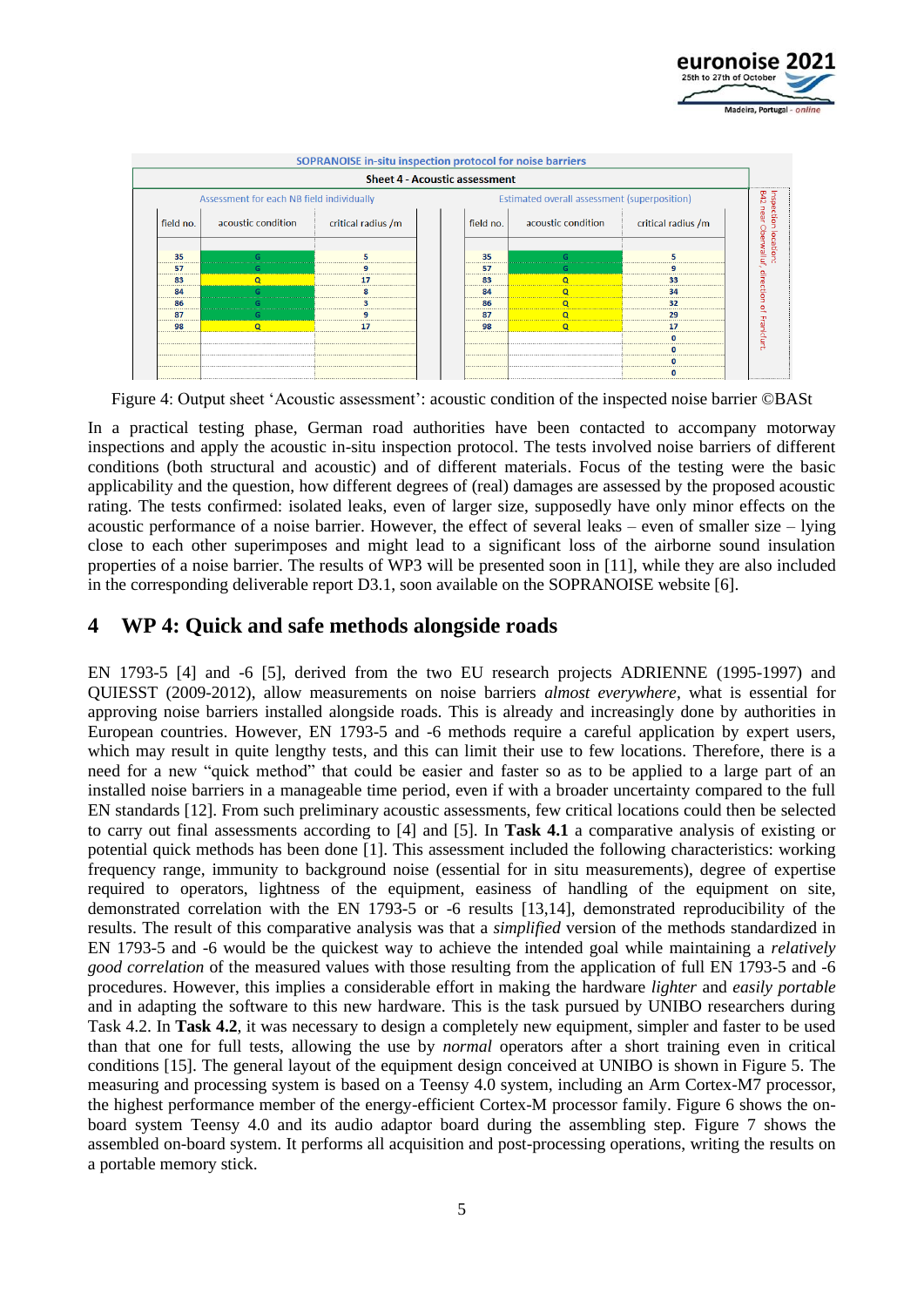



Figure 5: General layout of the equipment design conceived at UNIBO.





Figure 6: on-board Teensy & audio adaptor Figure 7: control & processing system by UNIBO

The microphone array, which in the EN standards is a 0,80 x 0,80 m square grid of 9 microphones is replaced with a linear array of 6 microphones, regularly spaced by 0,40 m from an height of 1,20 m above ground to 3,20 m. It permits to check the full span between two posts of a 4 m high noise barrier, detecting all possible defects, even those close to the top of the barrier. The linear antenna should be kept vertical and manually displaced in short steps, say 1 m wide, to scan the full extension of the noise barrier. Using the standard square 9-microphones array this would require many careful adjustments of the array, i.e. a very long measurement time. The measuring procedure is borrowed with few changes from EN 1793-5 and -6:

- Loudspeaker and microphone are placed at the same distance to the noise barrier under test as in EN 1793-5 and EN 1793-6.
- The test signal is generated and 6 impulse responses are acquired.
- For each microphone position in front of the device under test, a free-field impulse response with the measurement set-up oriented toward the free space is acquired.
- Each set of impulse responses in front of the device under test and in the free-field are processed as in EN standards to get the final sound reflection index, *RI*, or sound insulation index, *SI*.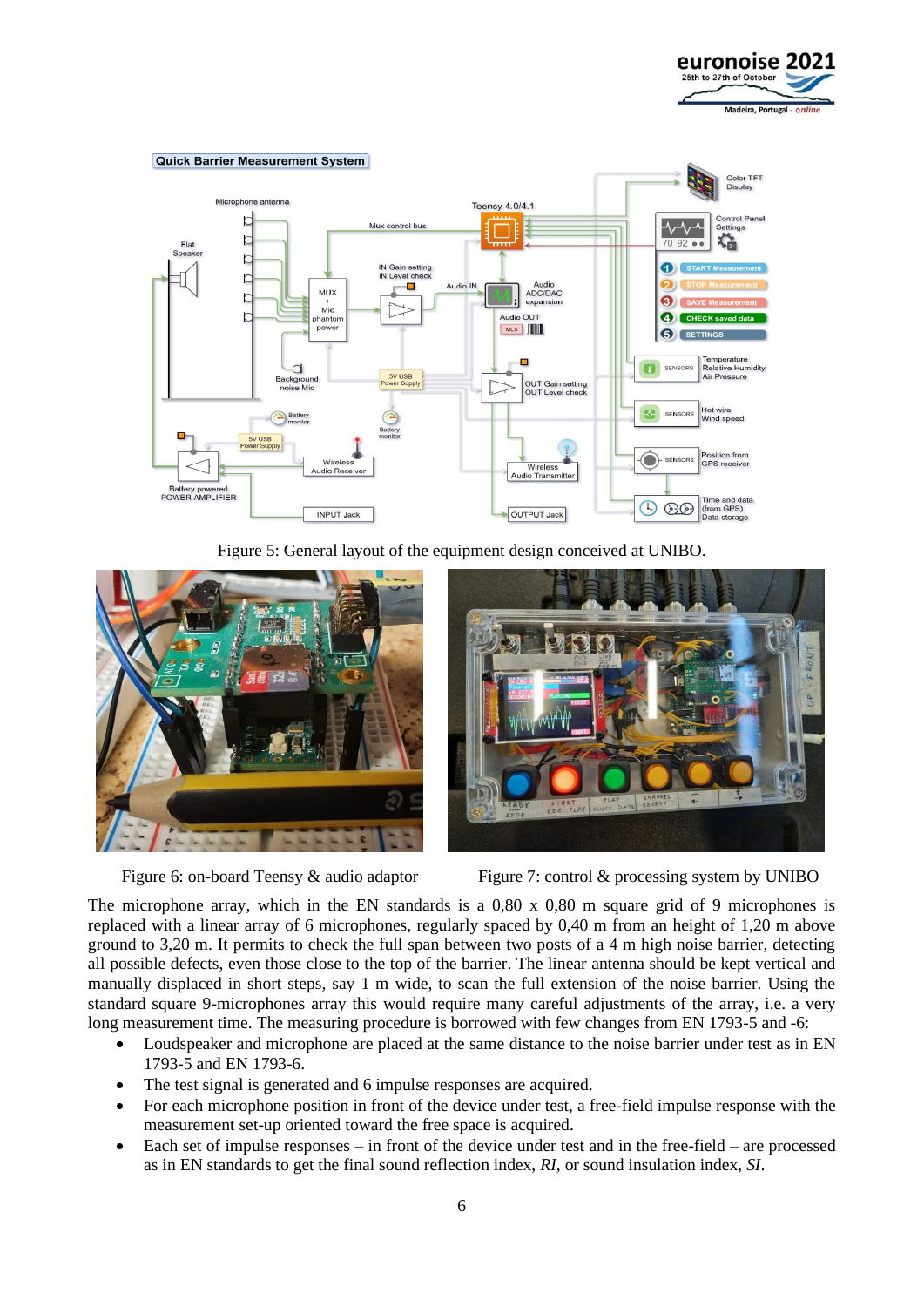

The laboratory tests done had the main goal of verifying to which extent the values of the sound reflection index and sound insulation index values obtained with the new equipment are close to those obtained with the standard equipment for full EN tests. As an example, a timber noise barrier sample, available at UNIBO laboratory, has been tested for sound reflection. The noise barrier under test is made up of wooden panels with a sound-absorbing face (street side) and a face in wooden matchboard (external side). The barrier is built by overlapping two wooden panels of the same length, 3,00 m, and the same height, 2,00 m. The panels are inserted into HEA 160 posts spaced 3,00 m apart. The overall height of the barrier is 4,00 m. A soundabsorbing layer, 120 mm thick, made of recycled polyester fibres with a density of  $30 \text{ kg} / \text{m}^3$  is placed in the interspace between the rear matchboard and the front HDPE sheet. The joints are sealed with an EPDM gasket. Figure 8 and Figure 9 report the comparison with the two different equipment and procedures.



Figure 8: comparison of the RI values obtained with the quick method and with EN 1793-5.

The overall trend is similar; the RI curve obtained with the quick method is slightly underestimated (i.e.: absorption is overestimated) compared to the full method curve. The single-number ratings are:

• Full EN method:  $DL_{RI} = 5,1$  dB (200-5000 Hz) Quick method:  $DL_{RI} = 5.9$  dB (200-5000 Hz) 50  $45$  $\frac{40}{5}$  40  $\frac{1}{2}$ <br>  $\frac{1}{2}$ <br>  $\frac{1}{2}$ <br>  $\frac{1}{2}$ <br>  $\frac{1}{2}$ <br>  $\frac{1}{2}$ <br>  $\frac{1}{2}$ <br>  $\frac{1}{2}$ <br>  $\frac{1}{2}$ <br>  $\frac{1}{2}$ <br>  $\frac{1}{2}$ <br>  $\frac{1}{2}$ <br>  $\frac{1}{2}$ <br>  $\frac{1}{2}$ <br>  $\frac{1}{2}$  $\frac{2}{9}$  20 15  $10$  $\overline{6}$  $25$ 60  $\overline{5}$  $.50$  $315$ ខ្ព  $500$ 630 800  $000$ 1250 600 ,000 :500 1150 1000 5000 1/3 octave frequency band, Hz Quick method - EN 1793-6

Figure 9: comparison of the SI values of the acoustic elements with the quick method and with EN 1793-6

The overall trend is very similar; the quick method seems to slightly overestimate the SI value according to the full standard (0.8 dB for the single-number-rating). The single-number ratings are:

- Full EN method:  $DL_{SI} = 28.5$  dB (200-5000 Hz)
- Quick method:  $DL_{SI} = 29.3$  dB (200-5000 Hz)

The new quick method is now ready for validation in real on-site conditions.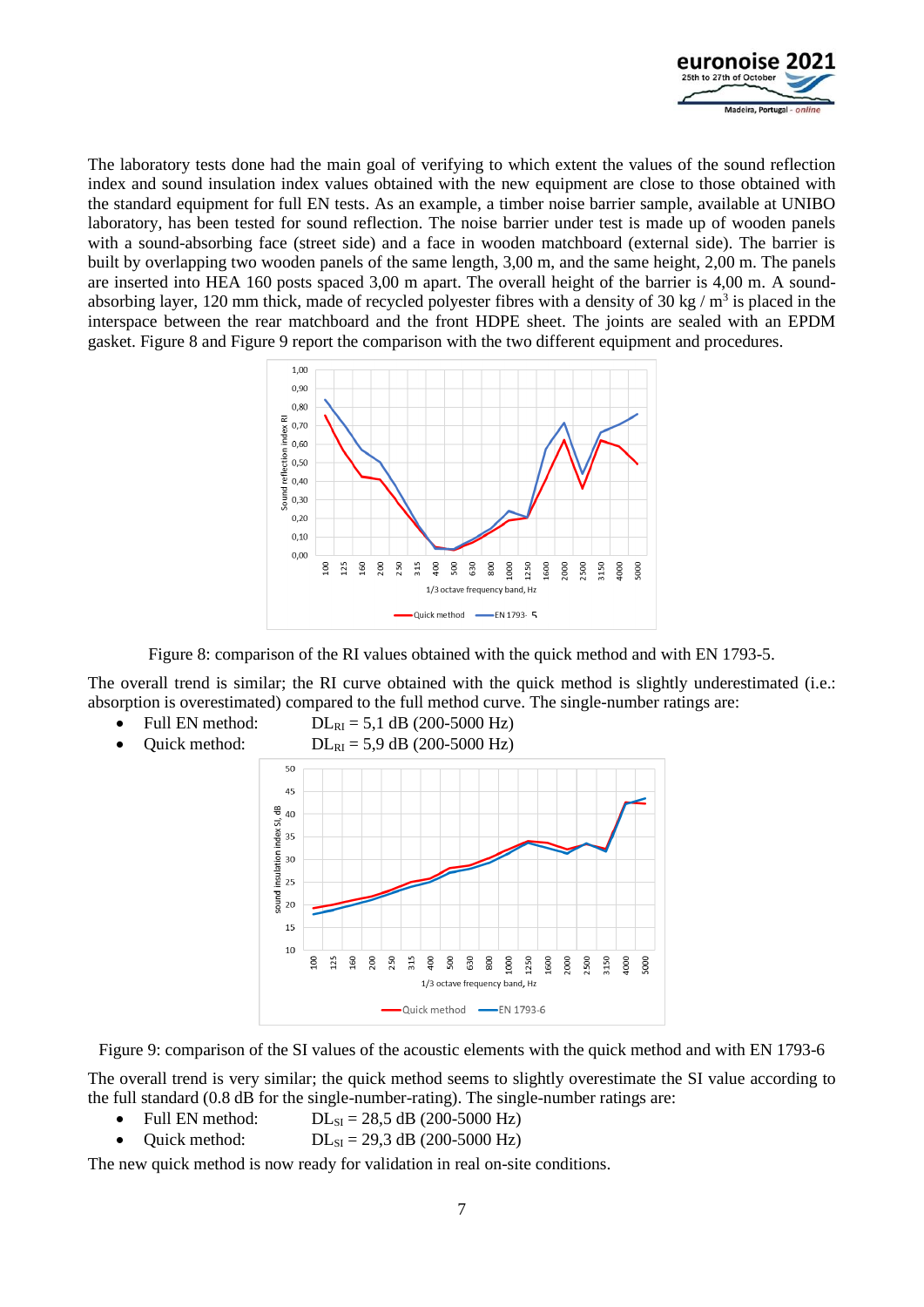

## **5 WP 5: Guidelines for noise barriers use and scientific report**

### **5.1 Task 5.1 Website**

The SOPRANOISE specific website is available: <https://www.enbf.org/sopranoise/>. This website is a channel of communication that will soon let the first public deliverables being available to download.

### **5.2 Task 5.2 Physical behavior of NB / acoustic intrinsic performances**

The aim of this task is to provide a comprehensive review of all the phenomena that rule the performance of noise barriers (NB), insisting on the importance of every key factor as the *extrinsic* performances and the *intrinsic* ones. Although this is obvious to skilled acousticians, it is worth remembering that the road / rail traffic noise is a very complex phenomenon: in its path from the sound emission to its final perception by individuals, every key factor rules the final NB performance (i.e.: reducing the noise perception). This phenomenon has at least 5 dimensions: the geometric ones (X,Y,Z), the frequency and the time: vehicles are reflecting / diffracting volumes, each one emitting as a group of sound sources randomly moving in the space / complex environment: the noise barriers could be very effective on some parts of the whole process, while being less effective, or even useless, to some others. Thus, the specific (*extrinsic* and *intrinsic*) characteristics of a noise barrier may, or may not, be important. Corresponding T5.2 report is included in the deliverable D5.1 now available on the SOPRANOISE website [6].

### **5.3 Task 5.3 State-Of-the-Art on the today's NB use within the EU Market**

Task 5.3 aims to summarize the SOA on the current use of NB within the EU market: this survey is based on a questionnaire that has been distributed to the relevant EU road and railway authorities, as well as to the relevant stakeholders involved in the NB implementation and their maintenance. The questionnaire had the following 7 questions about: (a) NB types used, (b) specifications / requirements, (c) contract awarding process, (d) control at the installation, (e and f) maintenance and (g) end-of life. The representativeness of the responses is quite good as we got 32 replies from 18 EU countries, 21 road and 6 railway authorities, 3 national / international associations of NB manufacturers and 2 individual NB manufacturers. The replies to the questionnaires lead to a huge amount of interesting data: we only present here the answers to the questions (a) and (b), the other ones being stated in the full Task 5.3 report, included in deliverable D5.1.

### **5.4 Question a: types of NB used**

Tables 1 to 3 show the summarized replies to question (a), with the surfaces relative to each specific type: sound absorbing effectively represent 76% of the data here compiled, the sound reflecting 17%, while the "others" 7%: this is a very interesting finding. Concrete NB are predominant, then metallic NB (steel + aluminum), then wood NB.

|                                   |           |         |           |             |          |            | . .       |            |  |
|-----------------------------------|-----------|---------|-----------|-------------|----------|------------|-----------|------------|--|
| Sound absorbing (m <sup>2</sup> ) |           |         |           |             |          |            |           |            |  |
| Concrete                          | Wood      | Steel   | Alu       | Transparent | Opague   | Green      | Other     | Total      |  |
|                                   |           |         |           | Plastics    | Plastics | Vegetation |           |            |  |
| 8.895.562                         | 3.169.045 | 761.892 | 3.204.830 | 15.000      | 169.249  | 813.846    | 1.812.473 | 18.841.897 |  |
| 47%                               | 17%       | 4%      | 17%       | 0%          | 1%       | 4%         | 10%       | 100%       |  |
| 18.841.897                        |           |         |           |             |          |            |           |            |  |

Table 1: summarized replies on the installed *sound absorbing NB*

| Table 2: summarized replies on the installed sound reflecting NB |  |  |  |
|------------------------------------------------------------------|--|--|--|
|                                                                  |  |  |  |

| Sound reflecting (m <sup>2</sup> ) |         |        |       |                         |                    |                     |         |           |  |
|------------------------------------|---------|--------|-------|-------------------------|--------------------|---------------------|---------|-----------|--|
| Concrete                           | Wood    | Steel  | Alu   | Transparent<br>Plastics | Opague<br>Plastics | Green<br>Vegetation | Other   | Total     |  |
| 842.985                            | 655.303 | 59.655 | 9.707 | 2.393.937               | 77.921             | 30.906              | 150.859 | 4.221.274 |  |
| 20%                                | 16%     | $1\%$  | 0%    | 57%                     | 2%                 | 1%                  | 4%      | 100%      |  |
| 4.221.274                          |         |        |       |                         |                    |                     |         |           |  |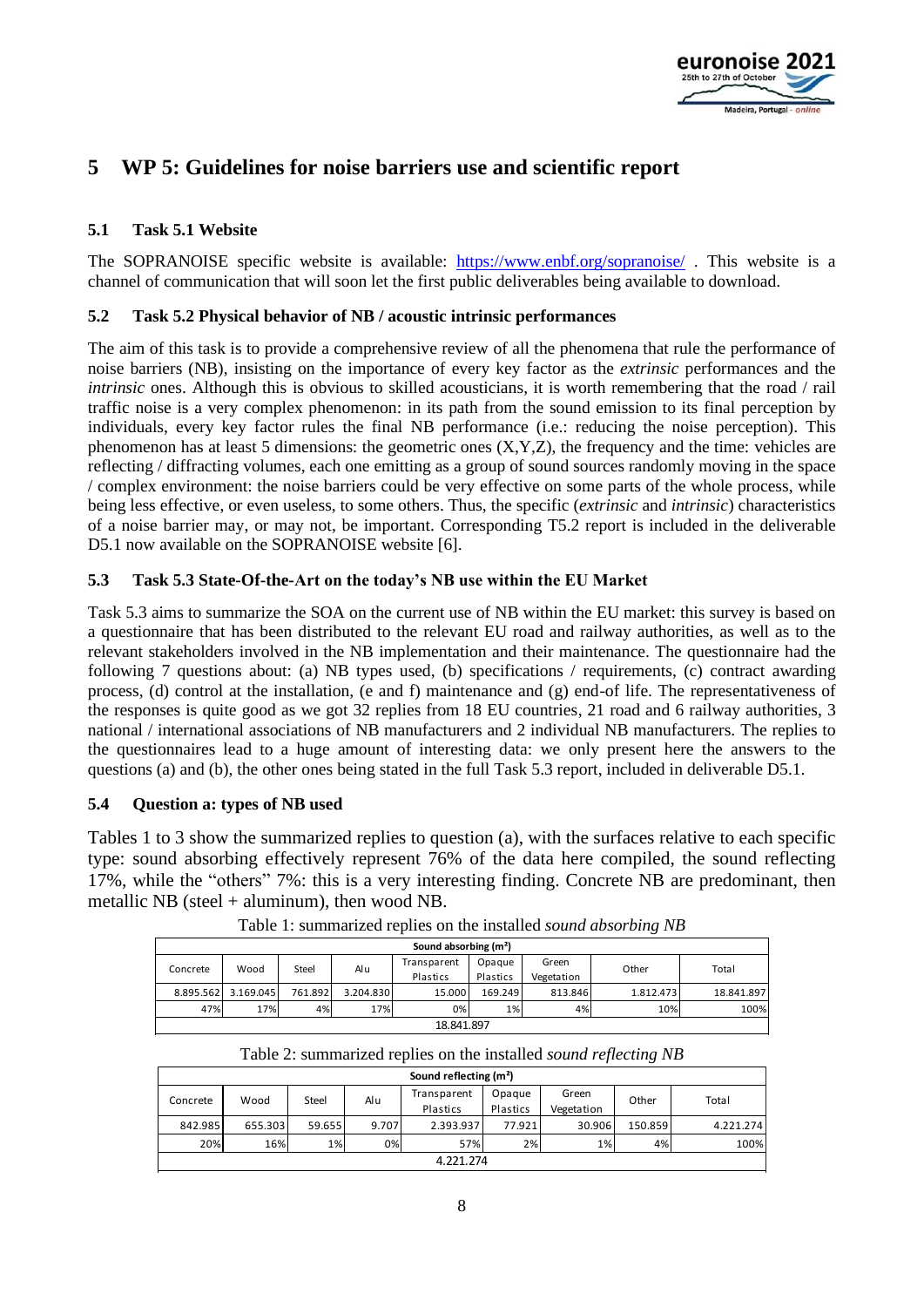

| Other? $(m2)$ |           |         |     |                         |                    |                     |         |           |  |
|---------------|-----------|---------|-----|-------------------------|--------------------|---------------------|---------|-----------|--|
| Concrete      | Wood      | Steel   | Alu | Transparent<br>Plastics | Opaque<br>Plastics | Green<br>Vegetation | Other   | Total     |  |
| 16.762        | 1.085.242 | 294.300 |     | 10.687                  | 3.509              | 18.772              | 294.682 | 1.723.954 |  |
| 1%            | 63%       | 17%     |     | 1%                      | 0%                 | 1%                  | 17%     | 100%      |  |
| 1.723.954     |           |         |     |                         |                    |                     |         |           |  |

Table 3: summarized replies on the *"other?" (undefined) NB*

### **5.5 Question b: tender specifications / requirements**

Even this question concerned the application of EN 1793-5 and -6 [4, 5], many replies came referring to EN 1793-1 and -2 [2,3] that normally refer to noise reducing devices for which the intended use is *under diffuse sound field conditions* (thus not corresponding to NB). This important finding shows that many countries are still referring to EN 1793-1 and -2 characteristics because of the historical characterization when only those (ISO based) methods were standardized. About the (normally) mandatory  $DL_{RI}$  and  $DL_{SI}$  (EN1793-5 & 6), some repliers are using a single requirement: for those, the most common requirement for  $DL<sub>RI</sub>$  is 5 dB, generally considered as a minimum value, SNCF being the only replier requiring values from 8 up to 11 dB, what is very difficult to reach by existing EU NB. For the  $DL_{\alpha}$  (EN1793-1) requirements, the common minimal value is 8 dB, what is quite logic as  $DL_{\alpha}$  values are higher that the  $DL_{\text{RI}}$  ones.

Most common requirements for  $DL_{SI}$  are in the range from 24 to 28 dB, some countries requiring different values in function of the product materials. For information, the  $DL_R$  (EN1793-2) requirements are very similar, what is also logic: here  $DL_R$  values are very similar to the  $DL_{RI}$  ones.

All the results of Task 5.3 are included in the deliverable D5.1 available on the SOPRANOISE website [6].

Finally, the **WP5 pending tasks** are: **Task 5.4** "How to asses the NB acoustic performances" (due date: December 2021), **Task 5.5** "Guidelines and scientific report" and **Task 5.6** "finale event" (due date: February 2022). The final deliverable will be then available on the SOPRANOISE website [6] and the developed method will be submitted to CEN TC226 WG6 as candidates for future standardization.

### **6. CONCLUSIONS**

SOPRANOISE improves the understanding of the NB acoustic performance (i.e.: reducing the noise perception); at this stage of the research, one can state the following:

The data assembled in WP2 database are representative and useful: they are now available to public [6].

WP3 developed an acoustic in-situ inspection protocol that yield a clear and realistic approximation of the degradation effect in the airborne sound insulation of a noise barrier: Deliverable D3.1 includes the relevant reports detailing this protocol and are now public [6].

At the present stage of the research within WP4, it can be said that all the objectives have been reached: a hardware device has been built using components available on the market (overall cost below 4000  $\epsilon$ ). Some preliminary tests have been done; more tests are planned. Full tests according to EN 1793-5 and EN 1793-6 are also planned in order to have an idea of the reliability of the new quick method versus the full EN standards. Moreover, the post-processing software already developed at UNIBO is being simplified and transferred to the new portable device. The actual easiness of use in situ will be tested in Task 4.3 along the A22 motorway, but the preliminary results already obtained in laboratory are very encouraging.

Finally, WP5 is continuing, Tasks 5.1, 5.2 and 5.3 are now finished and their outcomes (as well as for WP2 and WP3) are now available on the SOPRANOISE website [6].

### **7. ACKNOWLEDGEMENTS**

We gratefully acknowledge the CEDR (Conference of European Directors of Roads) that supports this research as part of their own "Transnational Road Research Programme".